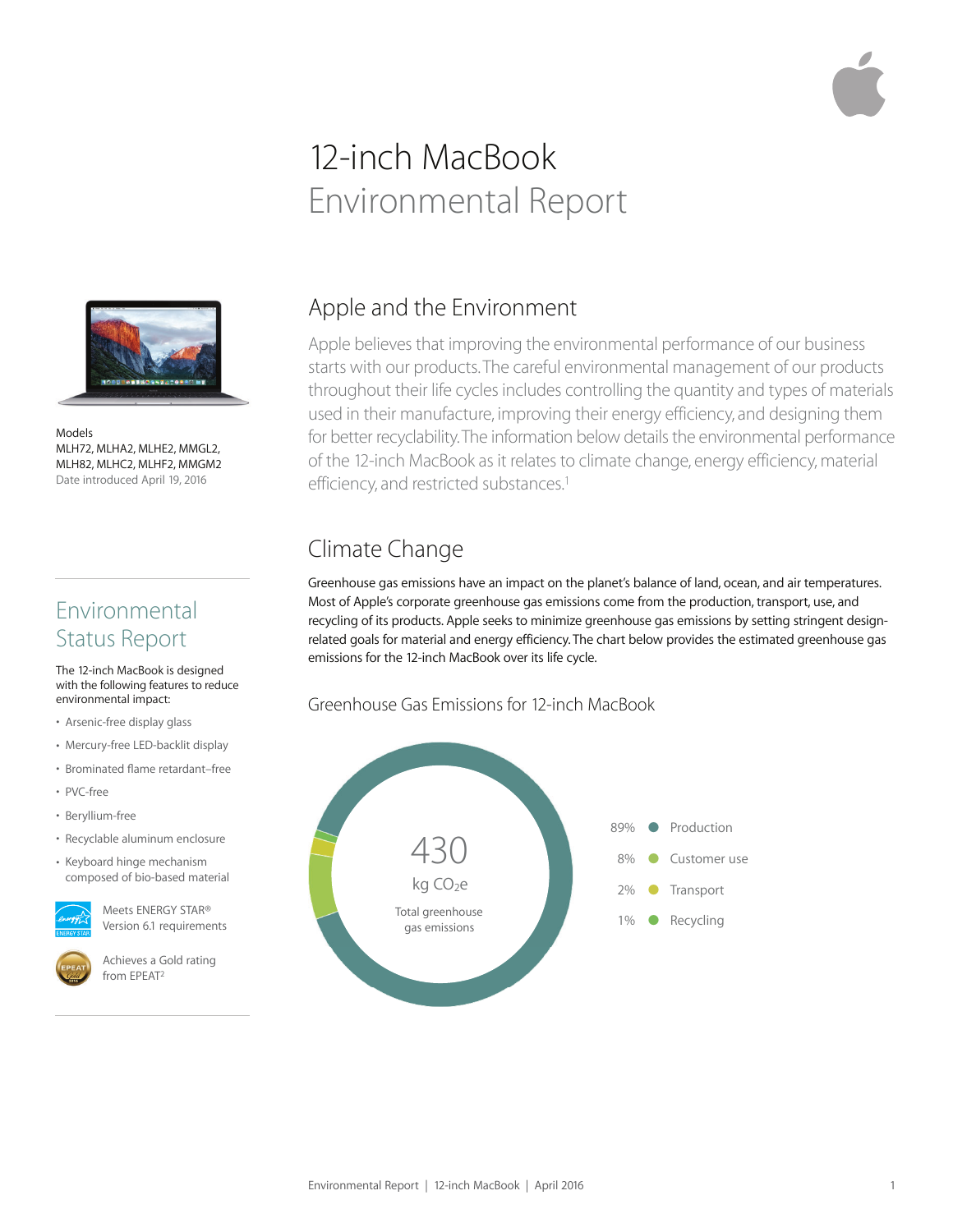

#### **Battery chemistry**

- Lithium-ion polymer, 41.41 Whr
- Free of lead, cadmium, and mercury

The 12-inch MacBook consumes 83 percent less energy than the limit for the ENERGY STAR Program Requirements for Computers Version 6.1.

# Energy Efficiency

Because one of the largest portions of product-related greenhouse gas emissions results from actual use, energy efficiency is a key part of each product's design. Apple products use power-efficient components and software that can intelligently power them down during periods of inactivity. The result is that MacBook is energy efficient right out of the box. The 12-inch MacBook uses less than 0.5W in Sleep—the lowest of any Mac.

The 12-inch MacBook outperforms the stringent requirements of the ENERGY STAR Program Requirements for Computers Version 6.1. The following table details power consumed in different use modes.

#### Power Consumption for 12-inch MacBook

| Mode                     | 100V   | 115V   | 230V   |
|--------------------------|--------|--------|--------|
| Off                      | 0.11W  | 0.11W  | 0.14W  |
| Sleep                    | 0.32W  | 0.32W  | 0.36W  |
| Idle-Display on          | 5.54W  | 5.54W  | 5.66W  |
| Power adapter, no-load   | 0.038W | 0.025W | 0.038W |
| Power adapter efficiency | 87.4%  | 87.7%  | 87.0%  |

### Material Efficiency

Apple's ultracompact product and packaging designs lead the industry in material efficiency. Reducing the material footprint of a product helps maximize shipping efficiency. It also helps reduce energy consumed during production, and material waste generated at the end of the product's life. Waste is further minimized through the use of batteries that last up to three times longer than typical notebook batteries. The 12-inch MacBook enclosure is made of aluminum, a material highly desired by recyclers. In addition, the keyboard hinge mechanism is made from plastic containing 67 percent bio-based content, which reduces dependence on petroleum-based plastics. The chart below details the materials used in this model.

Material Use for 12-inch MacBook

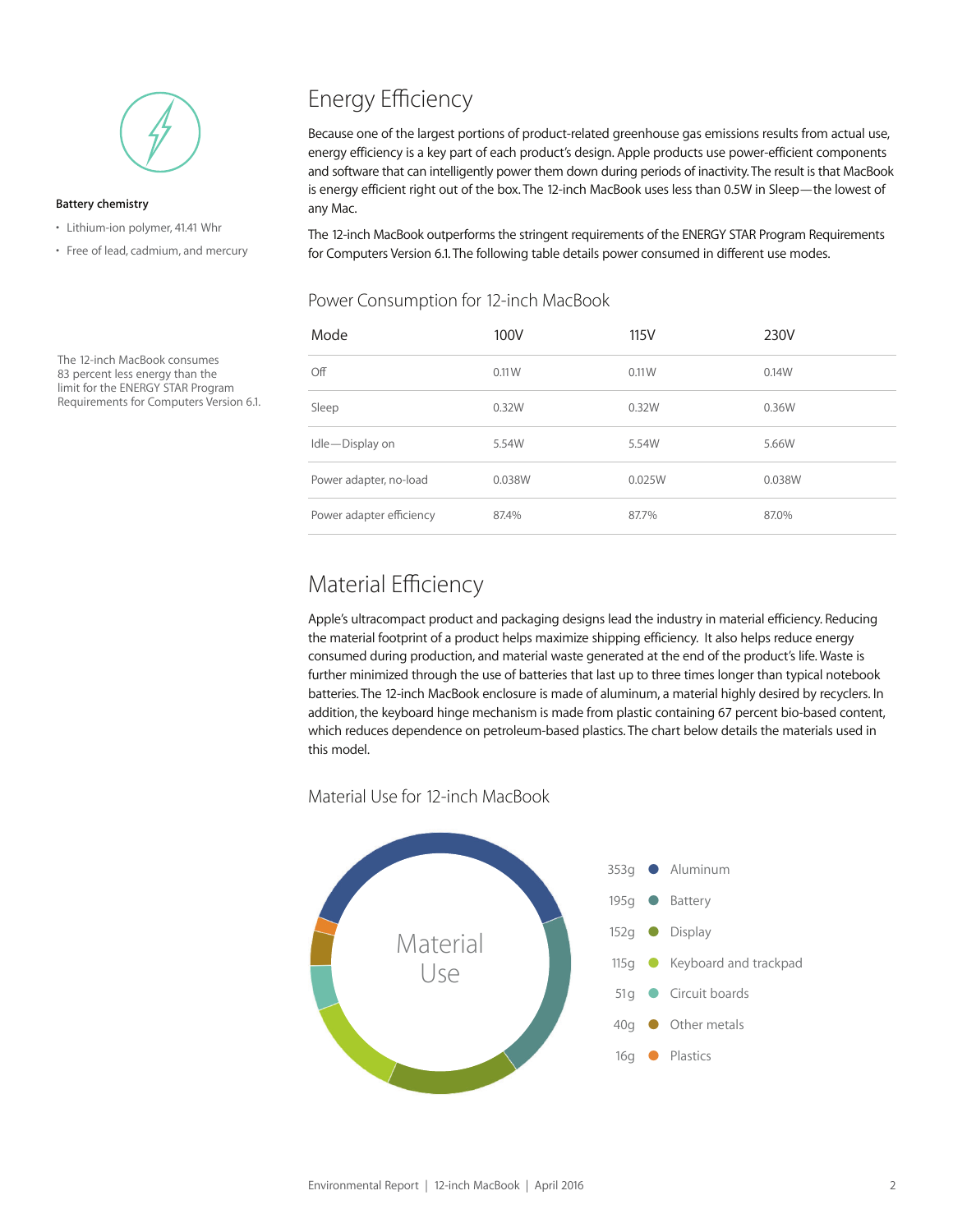

The 12-inch MacBook packaging is extremely material efficient and contains over 70 percent recycled content.

# Packaging

The packaging for the 12-inch MacBook uses corrugated cardboard made from over 70 percent recycled content. In addition, the retail box contains over 30 percent recycled content. The following table details the materials used in its packaging.

#### Packaging Breakdown for 12-inch MacBook (U.S. Configurations)

| Material                      | Retail box | Retail and shipping box |
|-------------------------------|------------|-------------------------|
| Paper (corrugate, paperboard) | 255q       | 625q                    |
| High-impact polystyrene       | 110q       | 110q                    |
| Other plastics                | 12g        | 12g                     |

### Restricted Substances

Apple has long taken a leadership role in restricting harmful substances from its products and packaging. As part of this strategy, all Apple products comply with the strict European Directive on the Restriction of the Use of Certain Hazardous Substances in Electrical and Electronic Equipment, also known as the RoHS Directive. Examples of materials restricted by RoHS include lead, mercury, cadmium, hexavalent chromium, and the brominated flame retardants (BFRs) PBB and PBDE. The 12-inch MacBook goes even further than the requirements of the RoHS Directive by incorporating the following more aggressive restrictions:

- Arsenic-free display glass
- Mercury-free LED-backlit display
- BFR-free
- Beryllium-free
- PVC-free



## Recycling

Through ultra-efficient design and the use of highly recyclable materials, Apple has minimized material waste at the product's end of life. Apple also operates or participates in recycling programs in 99 percent of the countries where we sell our products. For more information on how to take advantage of these programs, visit www.apple.com/recycling.